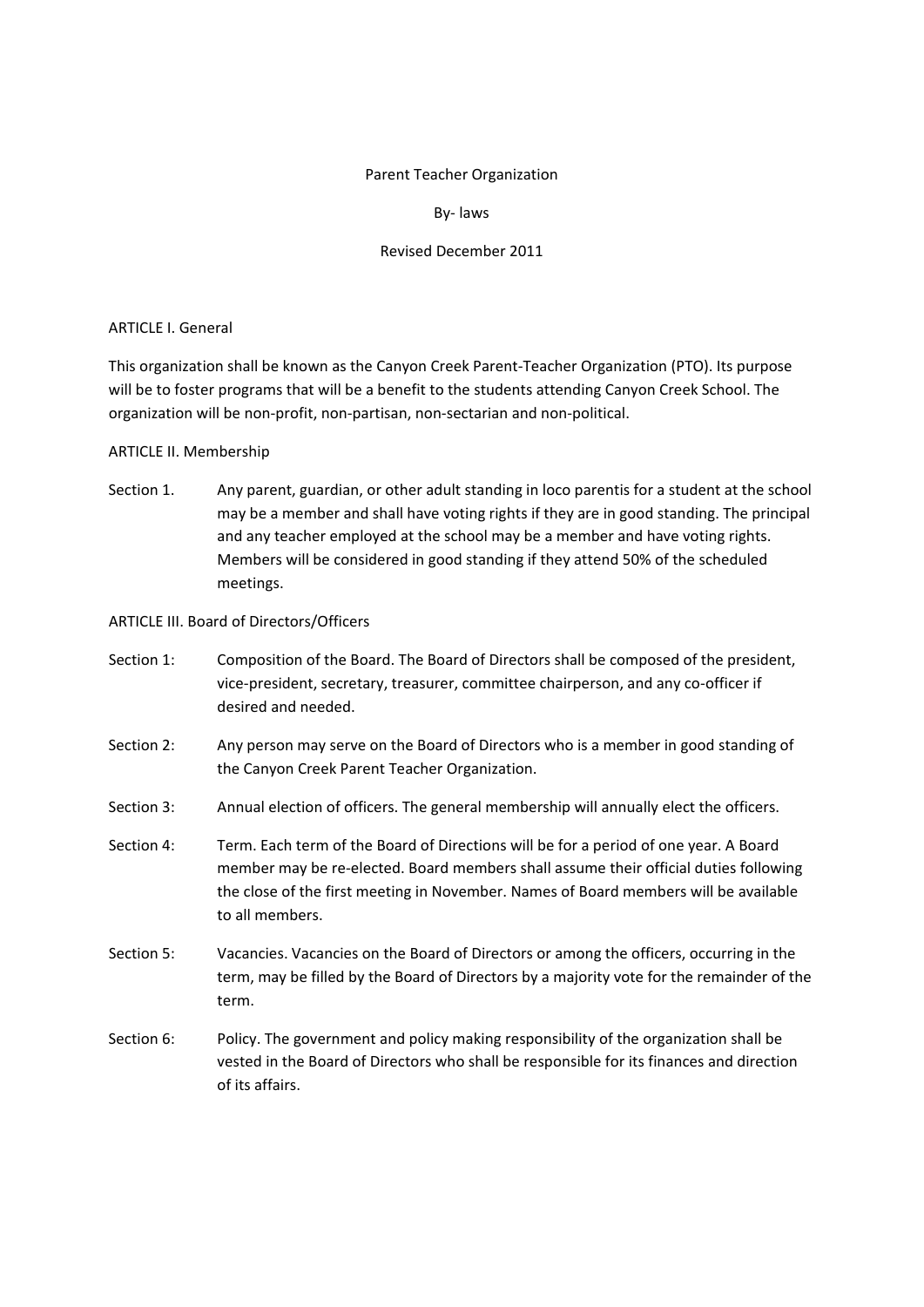Section 7: Quorum. At any meeting of the executive Board, a quorum shall be considered present if three (3) members are present.

Section 8: Duties of Officers. The duties of the officers will be as follows:

President‐ The president shall preside at all meetings of the organization of the Board of Directors at which he/she may be present; shall perform such other duties as may be prescribes in these by‐laws or assigned to him/her by the organization of the Board of Directors; and shall coordinate the work of the officers and committees of the organization in order that the goals and objectives may be promoted. The president will be responsible for determining the agenda of regular and board meeting and serve as a liaison between PTO and the school.

Vice‐President‐ The vice‐president shall act as an aide to the president and shall perform the duties of the president in the absence or disability of that officer to act. They will also be responsible for correspondence (incoming or outgoing) on behalf of PTO.

Secretary- The secretary shall record the minutes of all meetings of the organization and the Board of Directors. They shall also perform such other duties as may be delegated to him including flyers and newsletters.

Treasurer‐ The treasure shall have custody of all the funds of the organization and shall keep a full and accurate account of receipts and expenditures; and shall make disbursements in accordance with the approved budget, as authorized by the organization, the Board of Directors or a special committee. The treasurer shall present a financial statement at every meeting or the organization and other times when required by the Board of Directors. The treasurer shall be responsible for the maintenance of such books or account and records and conform to the requirements for Article VI of the by‐laws.

Committee Chairperson‐ The committee chairperson will be the liaison between the sub‐committees and the Board of Directors.

#### ARTICLE IV. Meetings

- Section 1: All the regular meetings will be held on regular PTO meeting dates (the  $2^{nd}$  Tuesday of every month) unless announced two weeks prior to meeting.
- Section 2: Additional meeting of the membership may be called by the Board of Directors at any time they feel it is necessary. At least four (4) day notice shall be given unless there is an emergency.
- Section 3: At any meeting of the general membership a quorum shall be considered present if three (3) members are present.